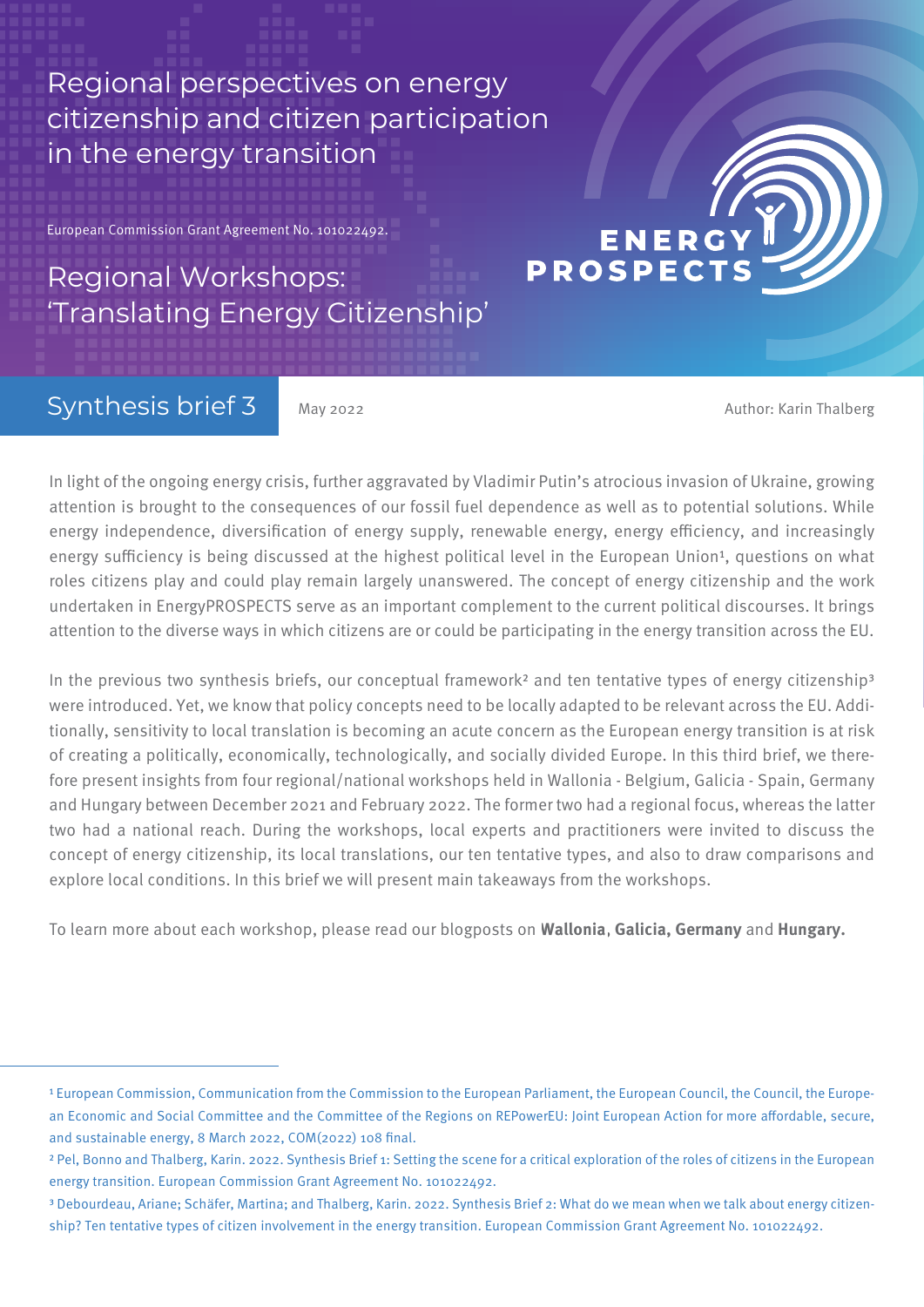### Energy citizenship - towards more inclusive and context-sensitive language

Beyond limited English-speaking academic and policy circles, the term energy citizenship is not widely used. Although the concept was translated into the local language during the workshops, it became clear that the concept is neither obvious nor neutral. A majority of the local experts and practitioners did not use it, and in some cases did not know of its existence. Energy citizenship was largely understood as informed, empowered, and initiative-taking citizens and organisations, thus excluding a large part of the population and, importantly, failing to consider the wider context of barriers that hinder citizens to engage in the transition. One such example, primarily discussed in the Walloon and Hungarian workshops, were socio-economic inequalities and energy poverty. During the Walloon workshop it was noted that while the development of energy cooperatives and prosumerism could bring about a certain degree of democratisation of the energy system, they could also increase the gap between the haves and the have-nots.

This reflection calls for more context sensitive language, which could also serve to apply the democratic and justice-related dimensions of energy citizenship and help empower practitioners in their work. Additionally, it highlights the fact that mechanisms of social justice, burden sharing, redistribution, and solidarity have important roles to play in the energy citizenship landscape.

### Local translations of energy citizenship

Hungary - energia állampolgárság Wallonia, Belgium citoyenneté énergétique Germany - energiebürgerschaft

Galicia, Spain ciudadania energetica

#### Energy citizenship in the light of local and national contexts in the energy transition

The four regions and countries explored during the workshops display important differences that impact the development of energy citizenship. As previously mentioned, levels of energy poverty and socio-economic inequalities differ across European contexts, and so do characteristics such as the regional/national energy mix, urbanisation (including the age and spread of housing stock), demography, modes of governance, and civic culture (such as the prominence of cooperatives). Furthermore, Wallonia, Galicia, Hungary, and Germany find themselves in different stages of the energy transition and the prevalence of different types of energy citizenship varies accordingly, both in numbers and in types. While the energy transition in Germany has become quite normalised and accepted, in Galicia and Hungary, for example, workshop participants still considered their regions to be in early phases.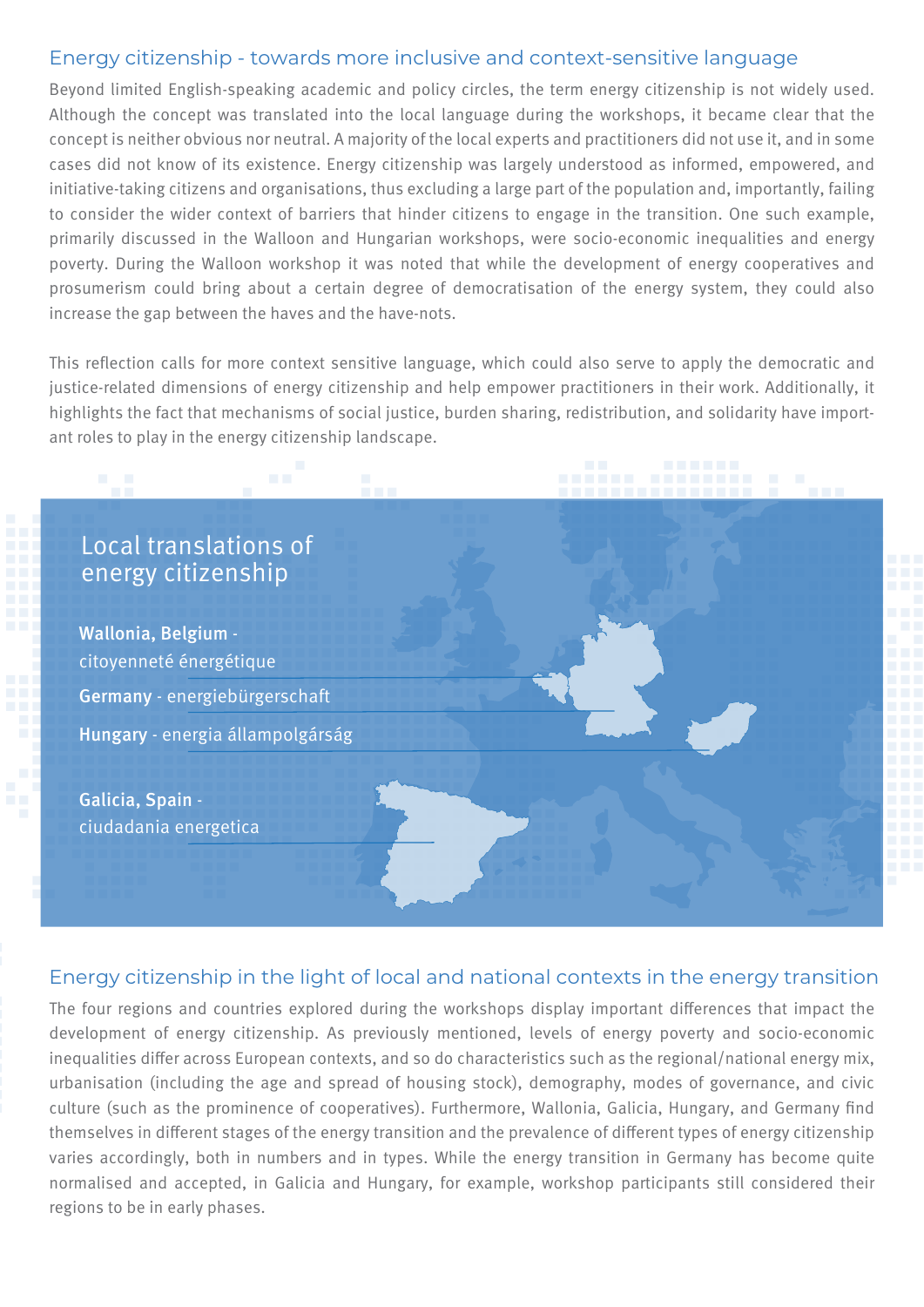## Main takeaways



 • Even if the occurrence of different forms of energy citizenship varied between the regions and countries, the workshops showed that the typology (see figure above) provides a set of recognisable and evocative types of citizen involvement in the transition. In the current debate on solutions to decrease European fossil fuel dependence, the types can inform debates on how to support and increase citizen involvement.

 • Discussions emerged on the potential hierarchy between transformative and reformative outcomes (see outcome-orientation in the figure above). Transformative outcomes were often interpreted as more "desirable". This is something to keep in mind in order to avoid any perceived classification of energy citizenship practices. What is considered as reformative or transformative can moreover differ according to the phase in the energy transition that the region finds itself in. The workshops also highlighted that everyone may not have the time, financial resources, awareness, skills, or network to be able to participate in more transformative initiatives, or even in reformative ones. At an aggregated level, however, reformative actions, such as the self-production of renewable energy in the household, can indeed have a transformative impact.

 • Another recurring theme was the idea that energy citizenship can refer to both intentions, attitudes, actions, and the effects or outcomes of a certain practice, such as, reduced energy use, energy production, or mobilisation of the public. In the German workshop, it was observed that, while the energy transition generally is widely accepted among the population, only a small minority of the population is actively engaged. This leaves a large space for the emergence of new forms of involvement, which further underlines the potential of our forthcoming context-sensitive analyses of what factors could facilitate the move from attitudes to action in the energy transition.